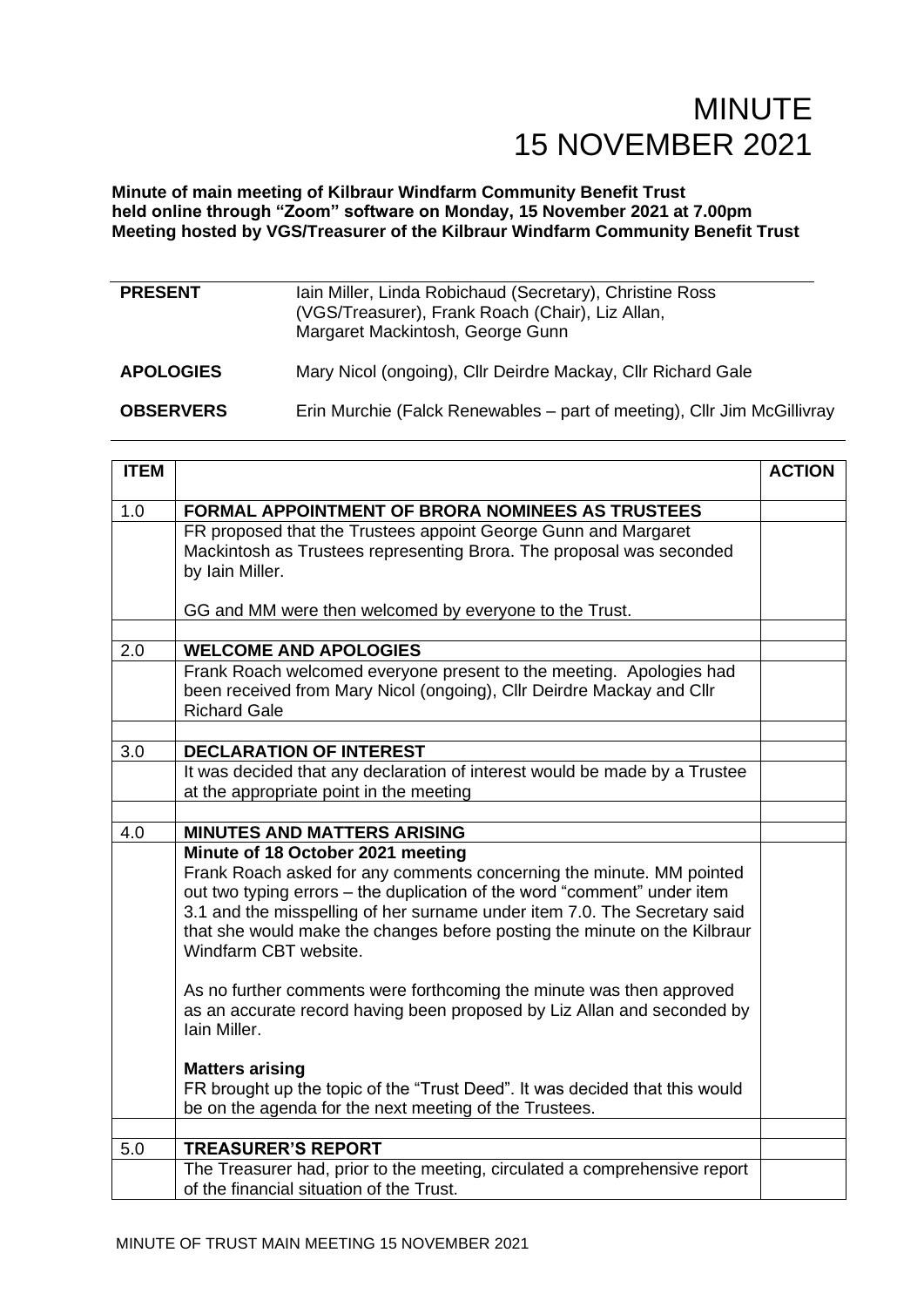| <b>ITEM</b> |                                                                                                                                                                                                                             | <b>ACTION</b> |
|-------------|-----------------------------------------------------------------------------------------------------------------------------------------------------------------------------------------------------------------------------|---------------|
|             |                                                                                                                                                                                                                             |               |
|             | Highlights from the Treasurer's report included:<br>The income for the whole year had now been received from Falck<br>$\bullet$<br>Renewables. The amount received was marginally down from the<br>previous year.           |               |
|             | IM asked the Treasurer how much Golspie Community Council still had<br>available to award regarding the Path Maintenance Grant. The amount was<br>confirmed as £354.                                                        |               |
|             | CR pointed out that there would be a potential issue if Rogart and Brora<br>were not to claim from the Path Maintenance Fund.                                                                                               |               |
|             | FR asked if any unused funds could be "rolled over".                                                                                                                                                                        |               |
|             | Following discussion it was decided that the situation regarding the Path<br>Maintenance Fund usage would be reviewed after three years.                                                                                    |               |
|             |                                                                                                                                                                                                                             |               |
| 6.0         | <b>GOVERNANCE REVIEW</b>                                                                                                                                                                                                    |               |
| 6.1         | <b>Trust Deed/SCIO</b><br>CR suggested a future agenda item to be Trust Deed/SCIO.                                                                                                                                          |               |
|             | IM suggested that a separate meeting be held to discuss the Trust Deed<br>only. This was agreed.                                                                                                                            |               |
|             | CR provided background information to the situation.                                                                                                                                                                        |               |
| 6.2         | <b>Smaller Grants</b><br>The Secretary is working with CR on this matter to reaffirm that we have<br>clear guidelines readily available for applicants.                                                                     |               |
|             |                                                                                                                                                                                                                             |               |
| 7.0         | <b>APPLICATIONS RECEIVED WITH CLOSING DATE 27 AUGUST 2021</b>                                                                                                                                                               |               |
| 7.1         | Application reference: 2021/22/016<br>Submitted by: Highland Food and Drink Club<br>Amount requested: £2,500                                                                                                                |               |
|             | FR began by providing a brief summary of the application. One of the aims<br>of the group is to promote/showcase local food & drink producers and<br>hospitality outlets. They now require funding for marketing materials. |               |
|             | Following discussion it was proposed that the application be declined. The<br>proposal was supported unanimously.                                                                                                           |               |
|             |                                                                                                                                                                                                                             |               |
| 8.0         | <b>REVIEW OF APPLICATIONS / PROCESS FOR COVID-19 RESPONSE</b><br><b>FUND</b>                                                                                                                                                |               |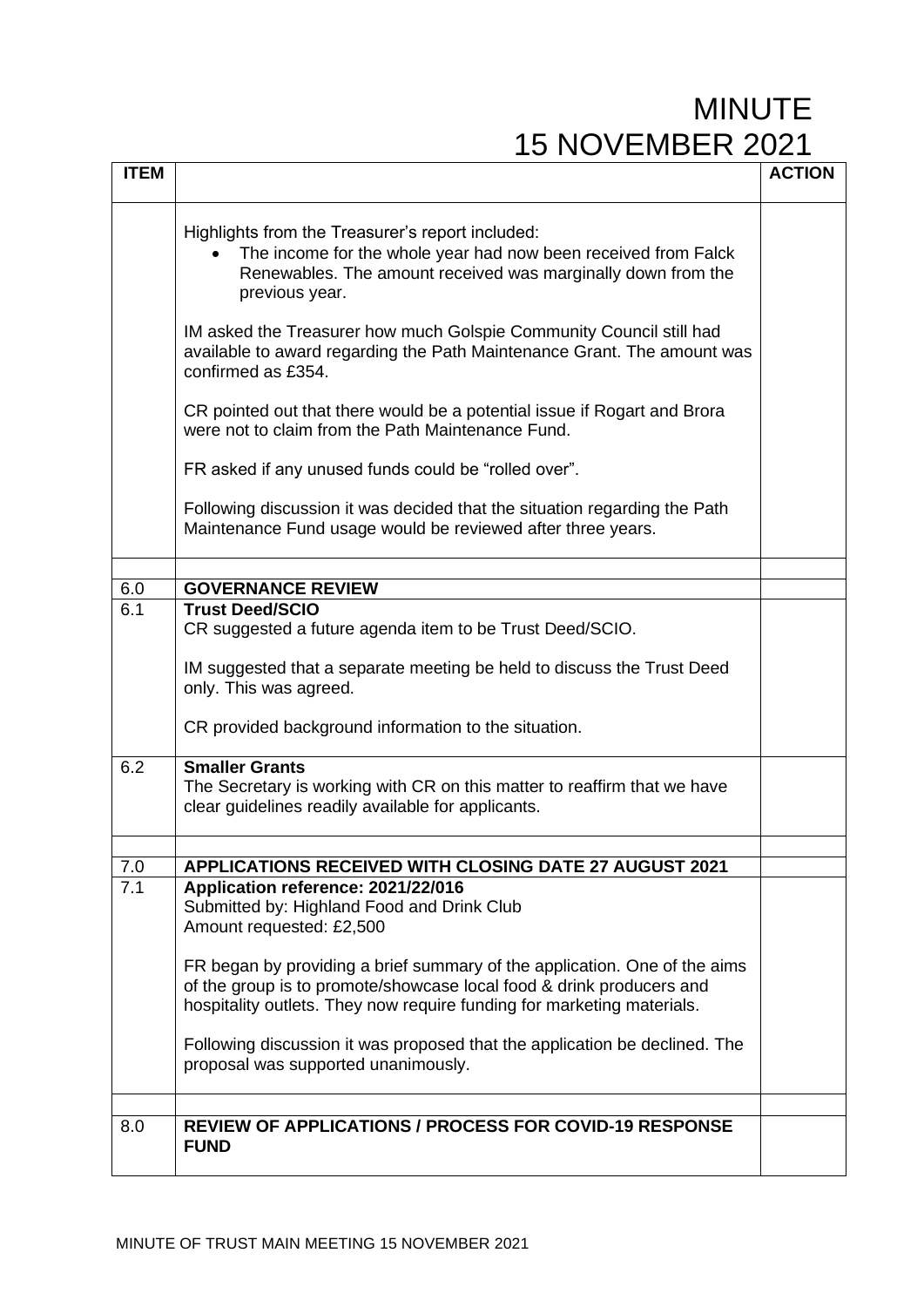| <b>ITEM</b> |                                                                                                                                                                                                                                                                                                                                                                                                                                        | <b>ACTION</b> |
|-------------|----------------------------------------------------------------------------------------------------------------------------------------------------------------------------------------------------------------------------------------------------------------------------------------------------------------------------------------------------------------------------------------------------------------------------------------|---------------|
|             | Note: At our meeting of the 18 October 2021, it was decided that the<br>applications received from the Brora Social Amenities Group and the Brora<br>Senior Citizens Xmas Party Group (application ref: 2021/22/014) would be<br>dealt with in a manner different to what we would normally do. This was<br>covered in Paper KT21-054.                                                                                                 |               |
|             | EM joined the meeting at 19.28                                                                                                                                                                                                                                                                                                                                                                                                         |               |
| 8.1         | <b>Brora Social Amenities Group/Russell Rehky</b>                                                                                                                                                                                                                                                                                                                                                                                      |               |
|             | George Gunn declared an interest as a member of the group.                                                                                                                                                                                                                                                                                                                                                                             |               |
|             | The discussion took a wider perspective and IM provided background to<br>the situation last year where each of Golspie, Brora and Rogart were<br>awarded funds from the Kilbraur Covid-19 Response Fund.                                                                                                                                                                                                                               |               |
|             | CR confirmed that £7,500 was outstanding from the Kilbraur Covid-19<br>Response Fund.                                                                                                                                                                                                                                                                                                                                                  |               |
|             | Following discussion it was agreed that £2,500 should be distributed to<br>each of Rogart, Golspie and Brora.                                                                                                                                                                                                                                                                                                                          |               |
|             | It was decided that CR would deal with Rogart and Golspie. The<br>expectation being that the Rogart funds would be allocated to the Rogart<br>Community Council for the children and to the Rogart Entertainment<br>Committee for the Senior Citizens.                                                                                                                                                                                 |               |
|             | The expectation for Golspie was that funding would be given to the Golspie<br>Fire Brigade. This was due to their inability to fundraise due to the Covid-<br>19 situation. The funds would be used for benevolent Christmas costs for<br>the community.                                                                                                                                                                               |               |
|             | The Brora allocation would be split between the Brora Social Amenities<br>Group/Russell Rehky and the Brora Senior Citizens Xmas Party Group.<br>£1,500 would be provided to the Brora Social Amenities Group/Russell<br>Rehky with the proviso that the cost of the present per child be reduced.<br>The balance of £1,000 would go to the Brora Senior Citizens Xmas Party<br>Group. GG would help move the Brora situation forward. |               |
| 8.2         | <b>Brora Senior Citizens Xmas Party Group</b>                                                                                                                                                                                                                                                                                                                                                                                          |               |
|             | Brora Senior Citizens Xmas Party Group would receive funding of £1,000<br>which would come out of the £2,500 allocation to Brora. (see 8.1 above).                                                                                                                                                                                                                                                                                     |               |
| 9.0         | <b>UPDATE ON OUTSTANDING APPLICATIONS</b>                                                                                                                                                                                                                                                                                                                                                                                              |               |
| 9.1         | SOAP - Application ref: 2020/21/016A                                                                                                                                                                                                                                                                                                                                                                                                   |               |
|             | The Secretary had received a reply following a request for further                                                                                                                                                                                                                                                                                                                                                                     |               |
|             | information. The reply formed paper KT21-055 which had been<br>circulated prior to the meeting.                                                                                                                                                                                                                                                                                                                                        |               |
|             | Following discussion it was decided that the Secretary would write<br>again to SOAP requesting the same information as in the previous                                                                                                                                                                                                                                                                                                 |               |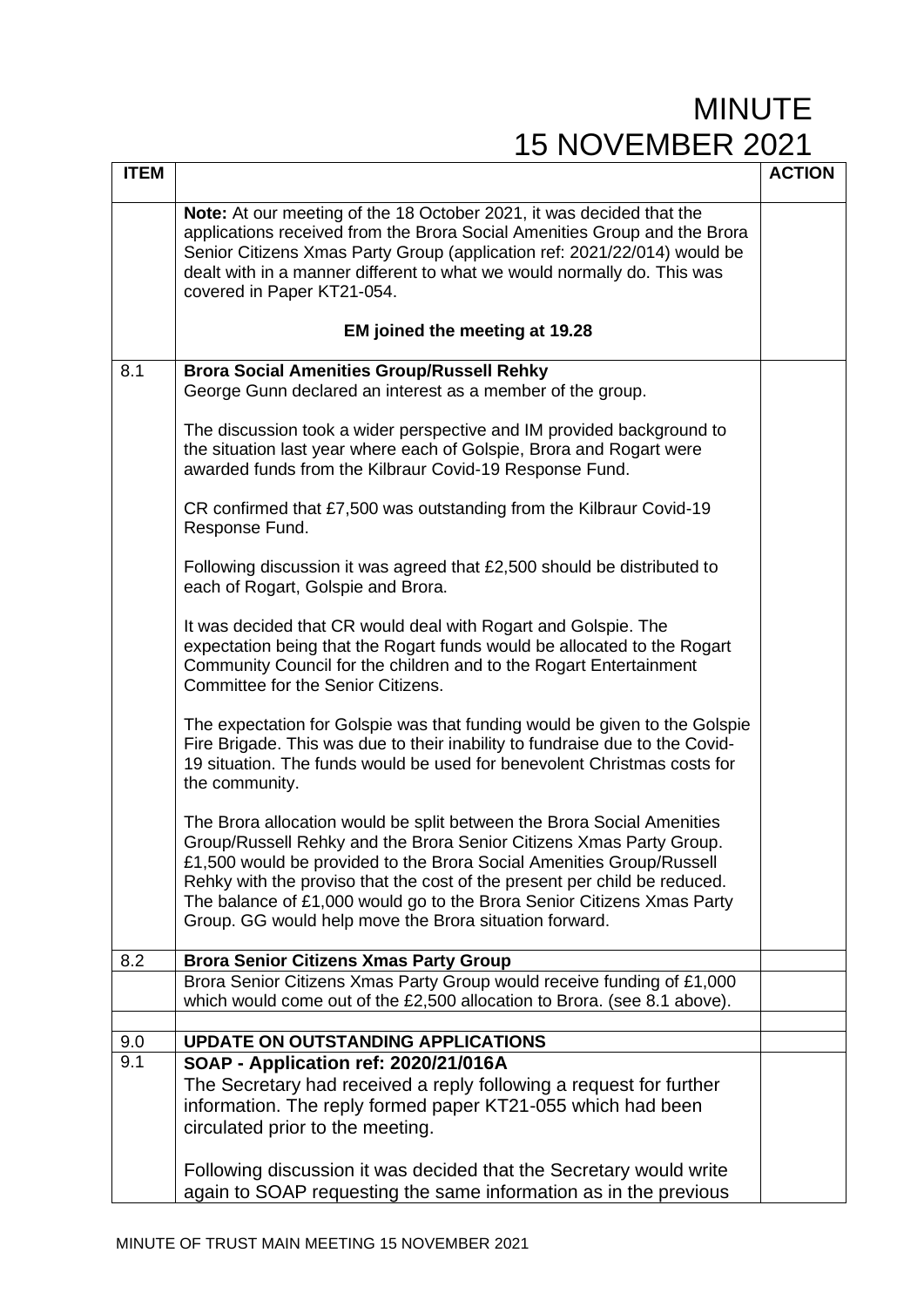| <b>ITEM</b>       |                                                                                                                                                                                                                                                                                                                                                                                                                                                                                                   | <b>ACTION</b> |
|-------------------|---------------------------------------------------------------------------------------------------------------------------------------------------------------------------------------------------------------------------------------------------------------------------------------------------------------------------------------------------------------------------------------------------------------------------------------------------------------------------------------------------|---------------|
|                   | letter. This would cover the following areas – a request for two<br>estimates with detail and a breakdown of the other funders. SOAP<br>would also be reminded of the 80% rule.                                                                                                                                                                                                                                                                                                                   |               |
| 9.2               | Highland Wildcat - Application ref: 2021/22/011                                                                                                                                                                                                                                                                                                                                                                                                                                                   |               |
|                   | Following discussion it was proposed that £2,400 be awarded. The<br>proposal was supported unanimously. It was also decided that CR<br>would inform Highland Wildcat that £354 remained in the Path<br>Maintenance Fund for Golspie.                                                                                                                                                                                                                                                              |               |
| 9.3               | Golspie Community Council - application ref: 2021/22/010<br>IM declared an interest as a member of Golspie Community Council.                                                                                                                                                                                                                                                                                                                                                                     |               |
|                   | Funding was required for the installation of benches which had been<br>provided by NatureScot, the updating of cladding of seats and re-<br>erection of signage.                                                                                                                                                                                                                                                                                                                                  |               |
|                   | As the amount requested was £1,800 and therefore under the<br>£2,500 threshold - this meant the award could be made in full if<br>desired.                                                                                                                                                                                                                                                                                                                                                        |               |
|                   | It was proposed that £1,800 be awarded. The proposal was<br>supported unanimously by those eligible to vote. IM was not eligible<br>to vote.                                                                                                                                                                                                                                                                                                                                                      |               |
|                   |                                                                                                                                                                                                                                                                                                                                                                                                                                                                                                   |               |
| 10.0              | <b>DATE OF NEXT MEETING</b><br>It was decided that the next meeting would take place on the 17<br>January 2022. It was also tentatively decided that the pre-meeting<br>would take place on the 31 January 2022. This date would be<br>reviewed at the meeting of the 17 January 2022.                                                                                                                                                                                                            |               |
| 11.0              | <b>AOCB</b>                                                                                                                                                                                                                                                                                                                                                                                                                                                                                       |               |
| $\overline{11}.1$ | Disposal of Kilbraur Windfarm CBT old paperwork<br>The Secretary asked for guidance as to how long paperwork relating<br>to the Trust should be kept and subsequently how it should be<br>securely disposed.<br>It was agreed that any paperwork over six years old should be<br>destroyed, FR felt that the best way to destroy the paperwork would<br>be by burning. The secretary felt that this was impractical for her and<br>that perhaps a company with services like Iron Mountain may be |               |
|                   | suitable. The Secretary would first quantify the amount to be<br>destroyed and then seek further advice from the Trustees.                                                                                                                                                                                                                                                                                                                                                                        |               |